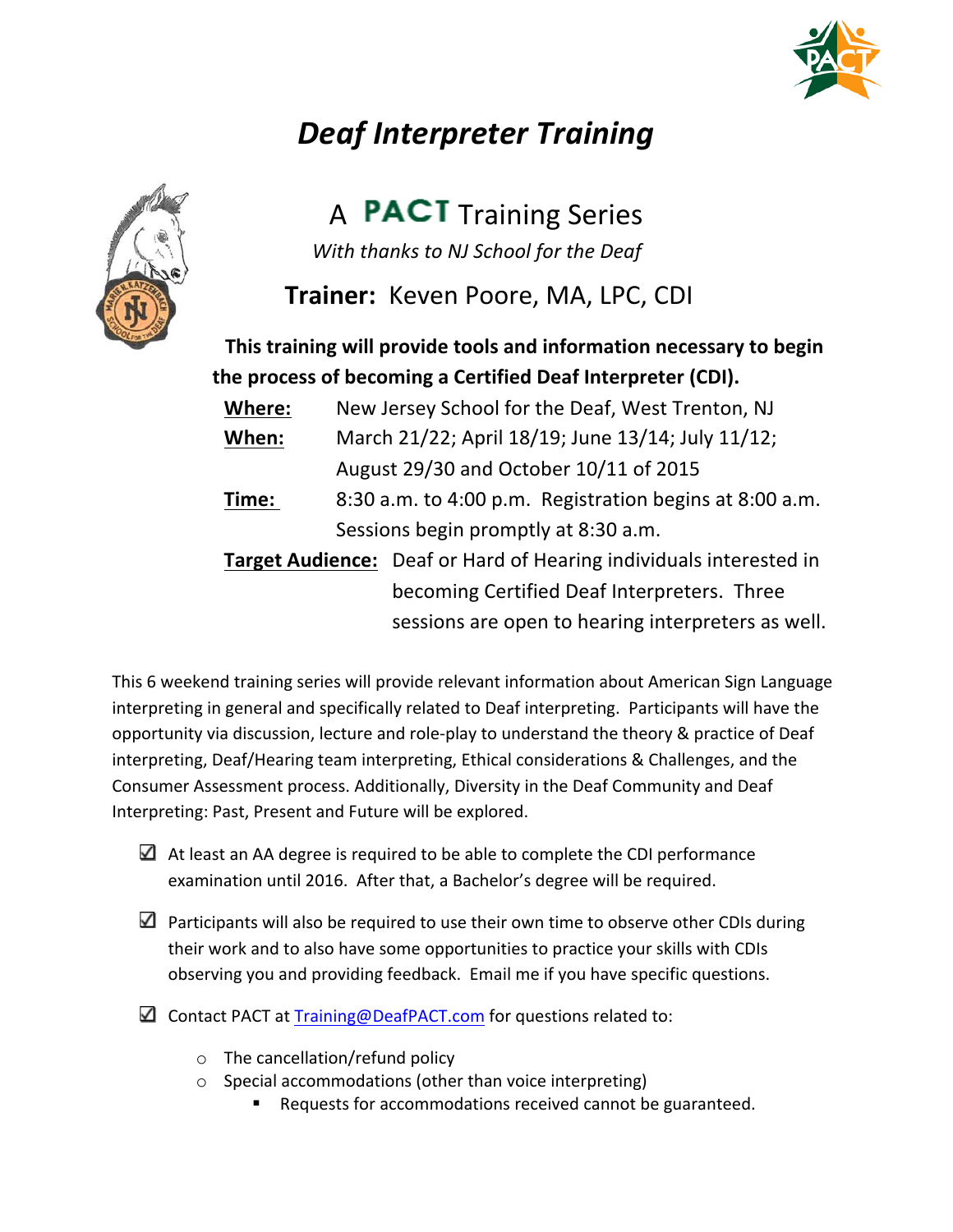

### **Educational Objectives:**

At the end conclusion of the 6 weekend series, participants will be able to (at a minimum):

- $\Box$  Clearly describe at least 3 reasons Deaf Interpreters are utilized in team interpreting settings
- $\Box$  Describe briefly the rationale and decision making process behind determining whether an interpreting situation is in need of a Deaf/Hearing team
- $\blacksquare$  Share at least three ways personal experiences/attitudes can contribute to ineffective provision of interpreting services.
- $\blacksquare$  Identify at least five ethical scenarios that can arise in Deaf Interpreting situations
- $\Box$  Describe at least 5 examples where Diversity in the Deaf community impacts the Deaf Interpreting process
- $\Box$  Accurately explain to others why a Deaf/Hearing team is needed
- $\Box$  Understand and utilize consecutive and simultaneous interpreting appropriately
- $\Box$  Address conflicts and disagreements with team members appropriately
- $\Box$  Utilize pre and post assignment discussion sessions with team members effectively.

# **Positive Actions In Communication And Therapy**

#### **Trainer Biography**

Keven Poore, MA, LPC, CDI is the owner of Positive Actions in Communication and Therapy (P.A.C.T.). P.A.C.T. is a multi-service company aimed at improving/increasing access to communications via ASL interpreting; consultation and training to agencies that provide mental health and substance abuse services; mentoring ASL/Interpreting students; and direct therapy services in mental health and substance abuse. Keven is a freelance Certified Deaf Interpreter and a large percentage of his work takes place in legal, mental health and medical settings. He also is licensed as a professional counselor in the state of Pennsylvania. He received his Masters in Mental Health Counseling from Gallaudet and has provided mental health and chemical dependency services for 20 years. He has provided trainings on substance abuse and mental health nationwide and in Canada.

**Working Together to Move Forward**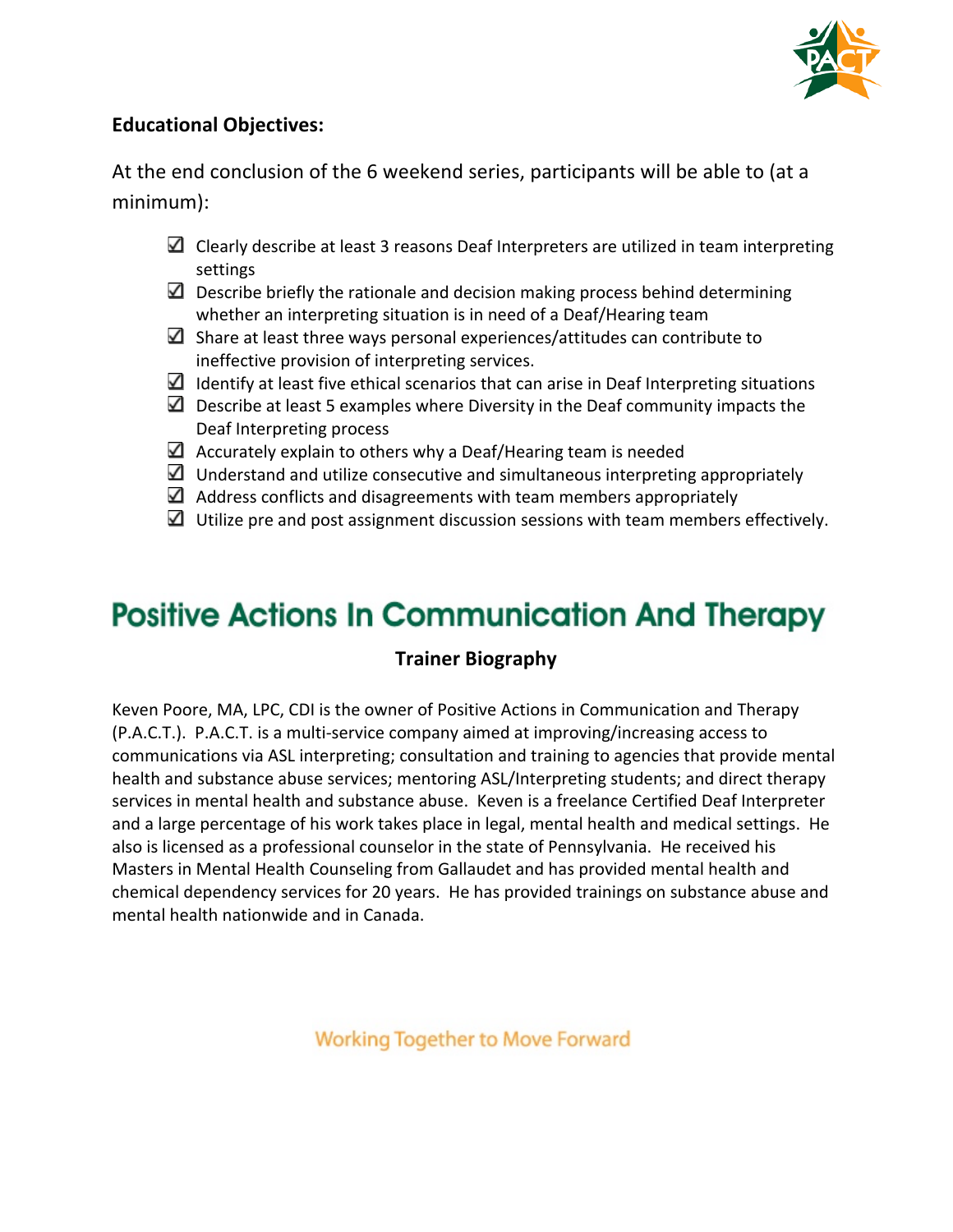

### **Registration Form**

|  |  | (Type or print legibly, please) |
|--|--|---------------------------------|
|  |  |                                 |

| (Type or print legibly, please) |                   |                                                                                                                                                                                                                                                                         |       |  |  |  |  |
|---------------------------------|-------------------|-------------------------------------------------------------------------------------------------------------------------------------------------------------------------------------------------------------------------------------------------------------------------|-------|--|--|--|--|
|                                 |                   | Name: when the contract of the contract of the contract of the contract of the contract of the contract of the                                                                                                                                                          |       |  |  |  |  |
|                                 |                   |                                                                                                                                                                                                                                                                         |       |  |  |  |  |
|                                 |                   |                                                                                                                                                                                                                                                                         |       |  |  |  |  |
|                                 |                   |                                                                                                                                                                                                                                                                         |       |  |  |  |  |
|                                 | $\Box$ Fees       |                                                                                                                                                                                                                                                                         |       |  |  |  |  |
|                                 | $\circ$           | Registration email stamped by March 13. 2015                                                                                                                                                                                                                            | \$750 |  |  |  |  |
|                                 | $\circ$           | Late Registration (after March 13, 2015)                                                                                                                                                                                                                                | \$800 |  |  |  |  |
|                                 | $\circ$           | Per weekend fee (registration and payment prior to attendance)                                                                                                                                                                                                          | \$160 |  |  |  |  |
| ℳ                               | <b>Submission</b> |                                                                                                                                                                                                                                                                         |       |  |  |  |  |
|                                 | $\circ$           | Send registration page to PACT via email attachment (Training@DeafPACT.com).<br>Payment instructions will be sent upon receipt of completed registration.                                                                                                               |       |  |  |  |  |
| ✓                               |                   | Important information:                                                                                                                                                                                                                                                  |       |  |  |  |  |
|                                 | O                 | Space is limited, so registration is on a first come, first served basis.                                                                                                                                                                                               |       |  |  |  |  |
|                                 | $\circ$           | This training series consists of 6 weekends. The full 6 weekend package is only<br>available to Deaf individuals and provides a significant cost savings. Individual<br>weekend sessions are also available and three of them are available to hearing<br>interpreters. |       |  |  |  |  |
|                                 | O                 | Certificates of completion are awarded at the completion of each weekend.                                                                                                                                                                                               |       |  |  |  |  |

- $\circ$  If a session is missed you may be able to attend the missed session when repeated, space permitting.
- $\circ$  This training series may be offered again, pending approval, and repeated as needed.
- o Site address and other information will be shared after receiving registration.
- $\circ$  Light breakfast, coffee, water, snacks will be provided. Lunch on your own. One hour will be allocated.